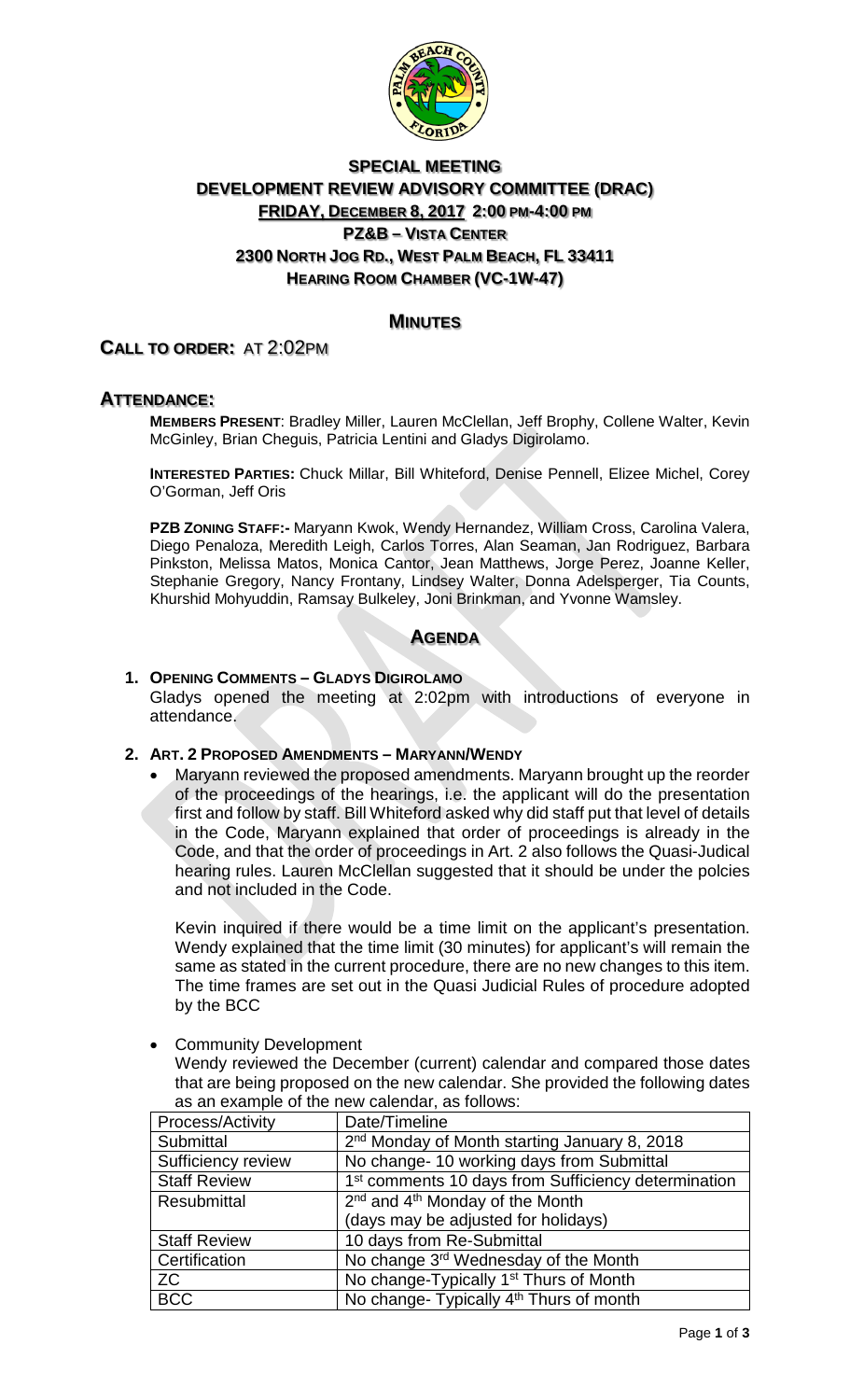PZB Staff will have 10 "working" days for review

Staff will stll have a DRO meeting the  $2<sup>nd</sup>$  Wednesday of each month. 1<sup>st</sup> Friday of the month, if an Applicant wants to meet with the DRO representatives to discuss (Workshop) their application, they can request to meet with Staff Friday before the DRO meeting. This time is the same as what is currently in practice for agenda request. If you have a Pre-application Conference, Staff will still discuss your application at the DRO meeting. Open and closing of epzb for comments/issues is synonymous with the dates of submittal/resubmittal (Open to Staff, Closed to Agent), and the dates Staff comments are due (Open to Agent, Closed to Staff.

### • **AR/PI SECTION - ALAN**

Special Permits – Alan conveyed the change to "Temporary Use" will take effect February 2018. There is no difference in the processing.

Maryann indicated the Temporary Use fees have been increased slightly, but the fee Schedule will be presented to Management and then Industry before presenting to the BCC for adoption.

### • **PERMITTING/LANDSCAPE – MELISSA**

For Admin Variance, Melissa stated it will be the last Monday of the month, and only for one (1) day. There will be no window, and submittal will be completed through our online process.

Type 1A Variance – this will now become a "Waiver".

Type 1B Variance – this will now become a Type 1

### • **Plan/Format – Maryann/Wendy**

The required plan format moving forward in January 2018 will be only in the "DWF" format. This is for consistency with the staff. This will be for "Zoning Plans", ie Master Plan, Site Plans, Regulating, Signage, Architectural.

No redlines / highlights.

Survey's – will be submitted in the "PDF" format only, to include the electronic signature and seal. This will be a mandatory requirement.

File Name – Staff stated they were updating the naming convention document that describes the document formats.

### **ISSUES RAISED BY AGENTS**

Gladys Digirolamo Possibility of notification sent to agent? – Alan conveyed he would check with Jon and our team of the possibility of having ePZB send the agent a notification. This item was tabled for follow-up.

Collene Walter inquired as to when the new change AR/ZR would take effect for new code – Alan indicated it would be February 2018.

Collene Walter asked if the Surveyor's were aware of the electronic signature and seal requirements. Staff stated they would follow up.

Brian Chequis requested clarification on naming convention as Staff are not consistent between the different sections, ie CD, AR/PI

### **3. Westgate CRA – Master Plan Presentation**

Denise Pennell of West CRA presented the overview of the Westgate CRA and the staff associated with the project. Westgate CRA wanted to get feedback from other agents and contractors based on previous experiences working within the Westgate CRA Overlay.